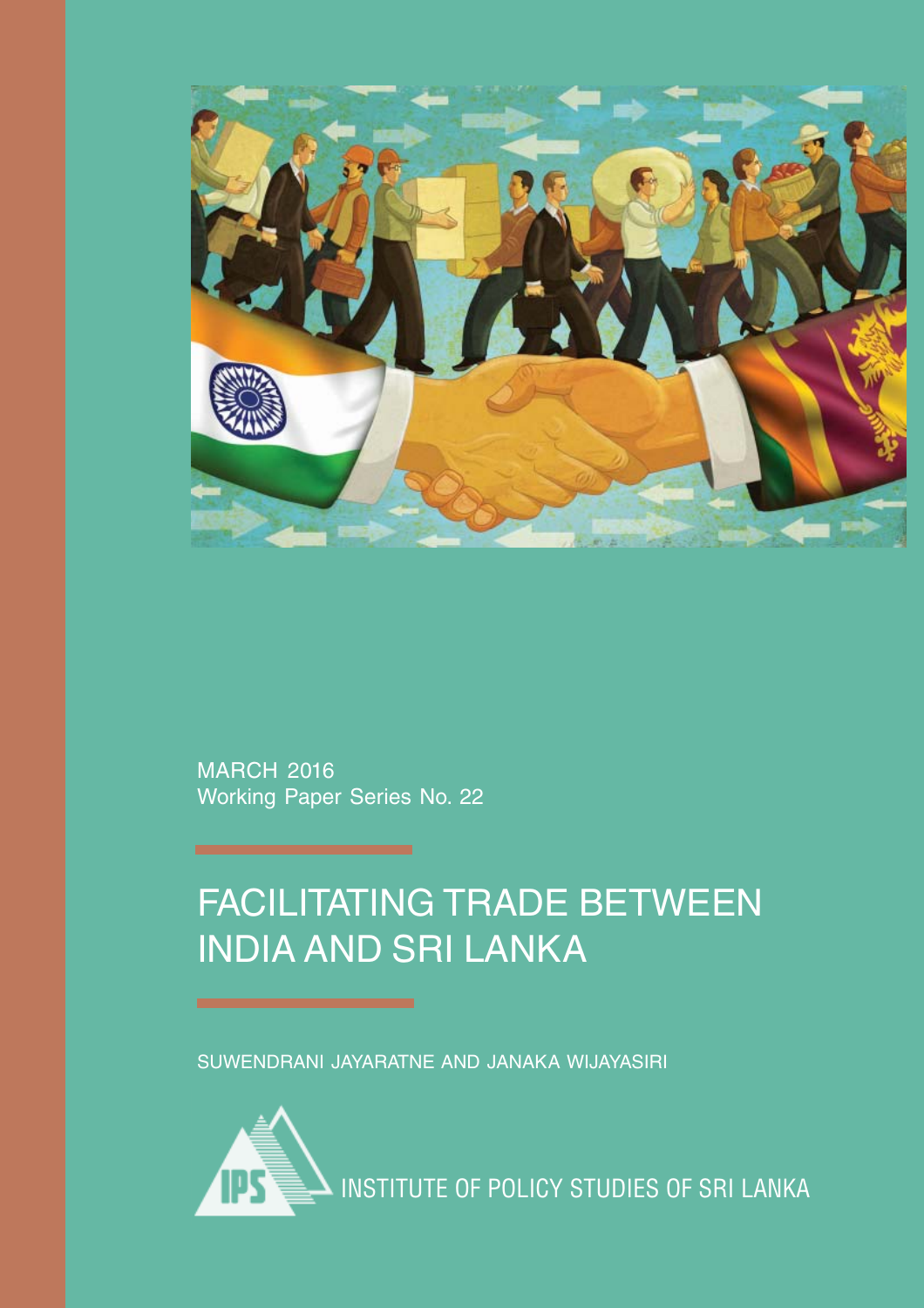## Abstract

Sri Lanka and India have duty-free access to each other's markets through the India-Sri Lanka Free Trade Agreement, except for those items under the negative list and quota restrictions. Nevertheless, the utilization of the Agreement by both Sri Lankan and Indian traders has been limited in recent years. Given the significance of improving bilateral trade with India, this study examines the main trade facilitation related issues traders face when importing and exporting under the India-Sri Lanka Free Trade Agreement. This study aims at identifying these issues and potential means of improving the identified areas through key informant interviews carried out among 20 stakeholders including export and import companies and key trade related institutions in Sri Lanka. The study finds that the rejection of products entitled for concessions, non-acceptance of Sri Lankan standard certification, excessive time taken for product testing, complexity and difficulties in obtaining information, and lack of efficient border controls and coordination are some of the key barriers at the border in trading with India. Towards addressing these issues, the study recommends educating traders and customs officials of goods eligible for concessions, facilitating testing/ certification, streamlining customs procedures and automation in India, establishing a help/information desk and incorporating trade facilitation as a key component in a future negotiated agreement with India.

Working Paper.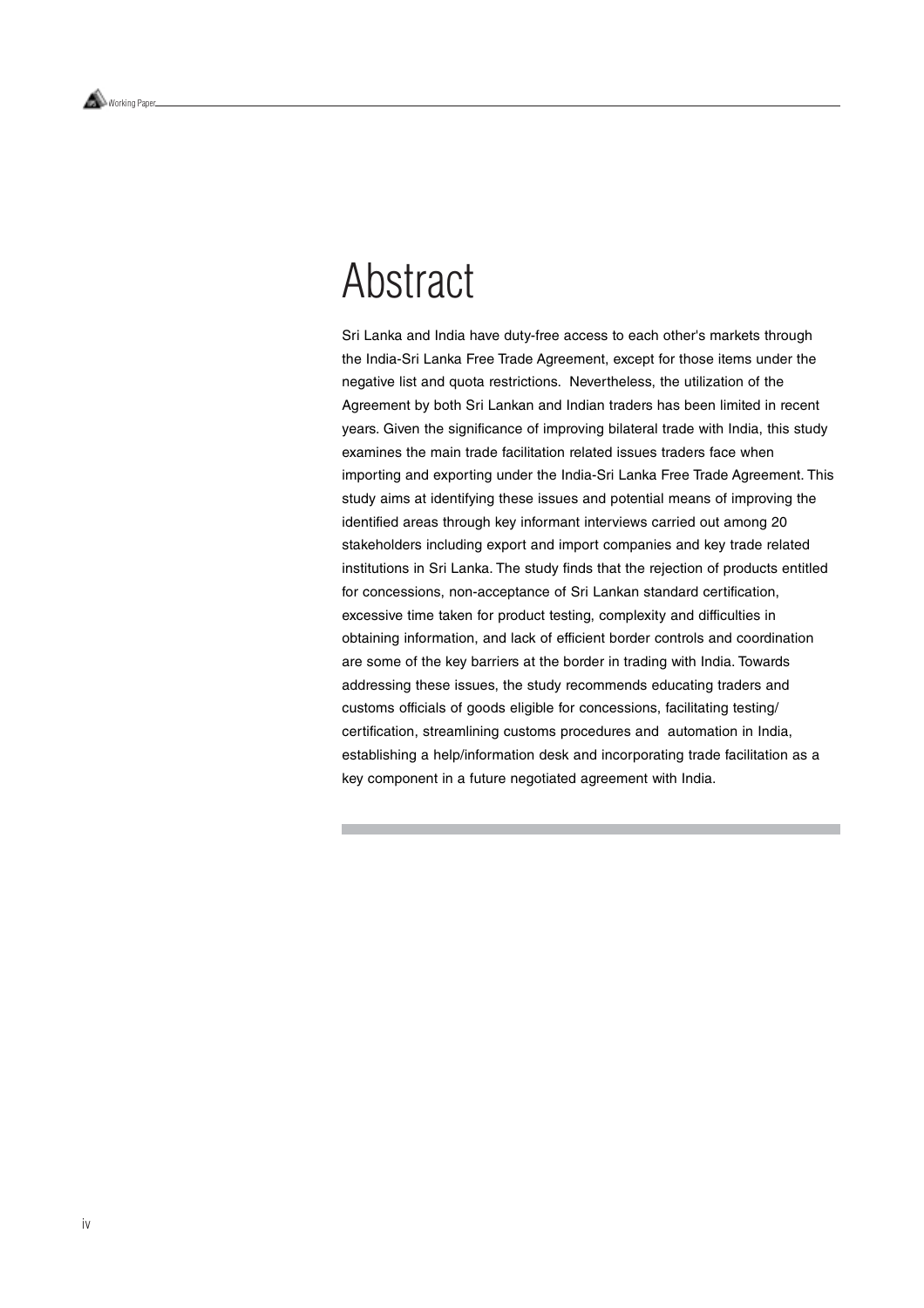## සාරාංශය

ඉන්දු - ශීූ ලංකා නිදහස් වෙළෙඳ ගිවිසුම තුළින් තහනම් කරන ලැයිස්තුවේ සහ පංගු සිමා කිරිම් යටතේ අයිතම හැර ශී ලංකාවට සහ ඉන්දියාවට එකිනොකාගේ වෙළෙඳ පොලුවල් කරා තීරුබදු රහිත පුවේශ සතුවේ. එසේවුවත්, ශුී ලංකාව සහ ඉන්දියාව යන රටවල් දෙකේ වෙළෙඳුන් විසින් ගිවිසුම භාවිතා කිරීම මෑත වර්ෂයන්හීදී සීමා වී තිබේ. ඉන්දියාව සමඟ ද්වීපාර්ශවික වෙළෙඳාම වැඩි දියුණු කිරීම සඳහා, ඉන්දු -ශීූ ලංකා නිදහස් වෙළෙඳ ගිවිසුම යටතේ ආනයනය සහ අපනයනය කිරීමේදී වනපාරිකයන් විසින් මහණදෙන පුධාන පහසුකම් සැපයීමට ආදාළ ගැටළු සේවීම මෙම අධාපනයේ වගකීම වේ. මෙම අධාපනයෙන් ශූී ලංකාවේ ආනයන සහ අපනයන සමාගම් සහ වෙළෙඳාම සම්බන්ධ පුධාන ආයතන ඇතුළුව පාර්ශ්වකරුවන් 20 දෙනෙක් අතර මුලික තොරතුරු ලබාගැනීමේ සාකච්ඡා තුළින් මෙම ගැටළු හඳුනාගැනීම සහ හඳුනාගත් ක්ෂේතු දියුණු කිරීමේ කුම හඳුනාගැනීම අරමුණු කරයි. සහන සඳහා හිමිකම සහිත නිෂ්පාදන පුතික්ෂේප කිරීම, ශී ලාංකා පමිති සහතික පිළි නොගැනීම, නිෂ්පාදන පරීක්ෂා කිරීම සඳහා ගනු ලබන දිගු කාලය, තොරතුරු ලබා ගැනීමේ සංකීර්ණතාව සහ දුෂ්කරතාව, සහ සීමා පාලනය සහ සම්බන්ධීකරණය තුළ අඩු කාර්යක්ෂමතාව ඉන්දියාව සමඟ වෙළෙඳාමේදී. පුධන බාධක සමහරක් බව මෙම අධෘයනයෙන් සොයා ගෙන ඇත. මෙම ගැටලූ ආමන්තුණය කිරීම සඳහා, සහන ලබන භාණ්ඩ පිළිබඳ දැනුවත් කිරීම, පරීක්ෂණ/ සනතිකකිරීම සඳහා පහසුකම් ඇතිකිරීම, රේගු කියාවලිය විධිමත් කිරීම, තොරතුරු සහය පද්ධතියක් ස්ථාපිත කිරීම සහ ඉන්දියාව සමඟ අනාගත සාකච්ඡා ගිවිසුමක් තුළ පුධාන සංරචකයක් ලෙස වෙළෙඳ පහසුකම් සැපයීම සංස්ථාපනය කිරීම මෙම අධාපනය මගින් නිර්දේශ කෙරේ.